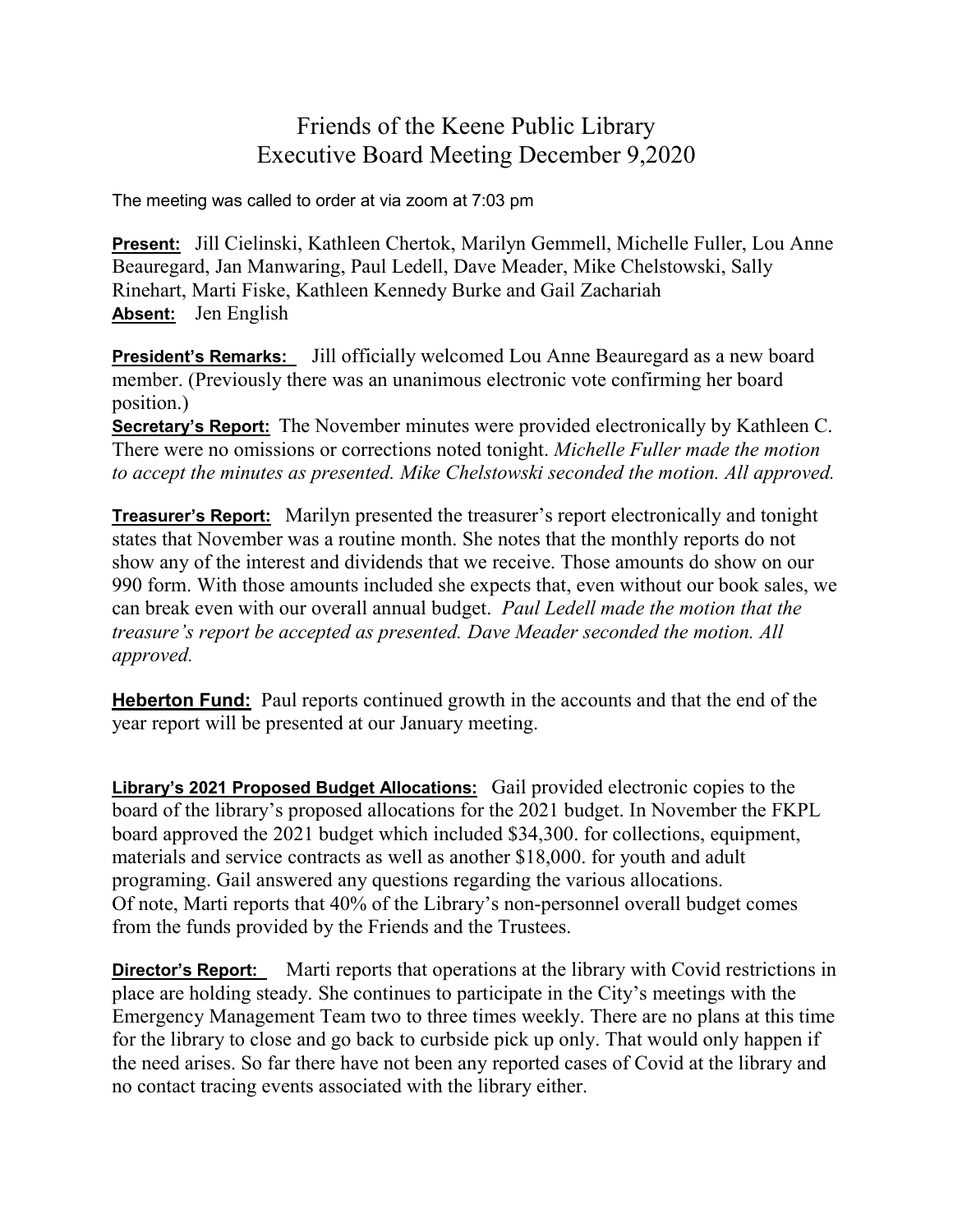On February 24, 2021 the library will close for a staff development day. Among the various offerings will be a program presented by Circus Flow on how to learn new skills when under stress. Another presentation will be provided by James McKim, president of the Seacoast NAACP dealing with implicit bias.

Finally, Marti reminds the board that this Friday, December 11, at 4pm there is the Zoom virtual celebration for retired Trustee Sally Miller. A Zoom link has been provided.

**Trustee's Report:** Kathleen K B reports that the November meeting was held virtually. She notes that the Building/Grounds Committee is planning on repair or replacement of the West Street library sign and is also looking at other signage that may need updating.

The long range strategic team has now shifted to a one year plan vs five year plan. The newly named SWOT Team will study strengths, weaknesses, opportunities and threats to our library. This change was made in light of the current pandemic environment and the need to have plans and policies in effect for anticipated challenging situations.

A policy manual incorporating library rules of behavior is being created.

Finally, she notes that the trustees have been working on the planned virtual program/celebration for Sally Miller.

**Nominating Committee:** Paul provided two forms electronically to be used by the nominating committee when soliciting new board members. One describes the nominating process and the other is the prospective board member information sheet. The information sheet will be filled out on each potential prospect and be kept in a file to be used as the board member need arises.

Sally reports that four names of potential candidates were provided to the committee and each team member took a name to contact about their interest in becoming a board member. An information sheet will be filled out kept on each candidate.

The candidate that Paul contacted is not currently available due to other commitments but has a future interest. Another candidate has asked for more information about board member responsibilities and time commitments.

An update of progress will be provided at the January meeting regarding other prospective candidates.

It was suggested that it would be helpful to have a document that describes the various roles of the Friends' committees. It would be a consistent outline of the expectations of being a board and committee member. Jill has indicated that she would work on this.